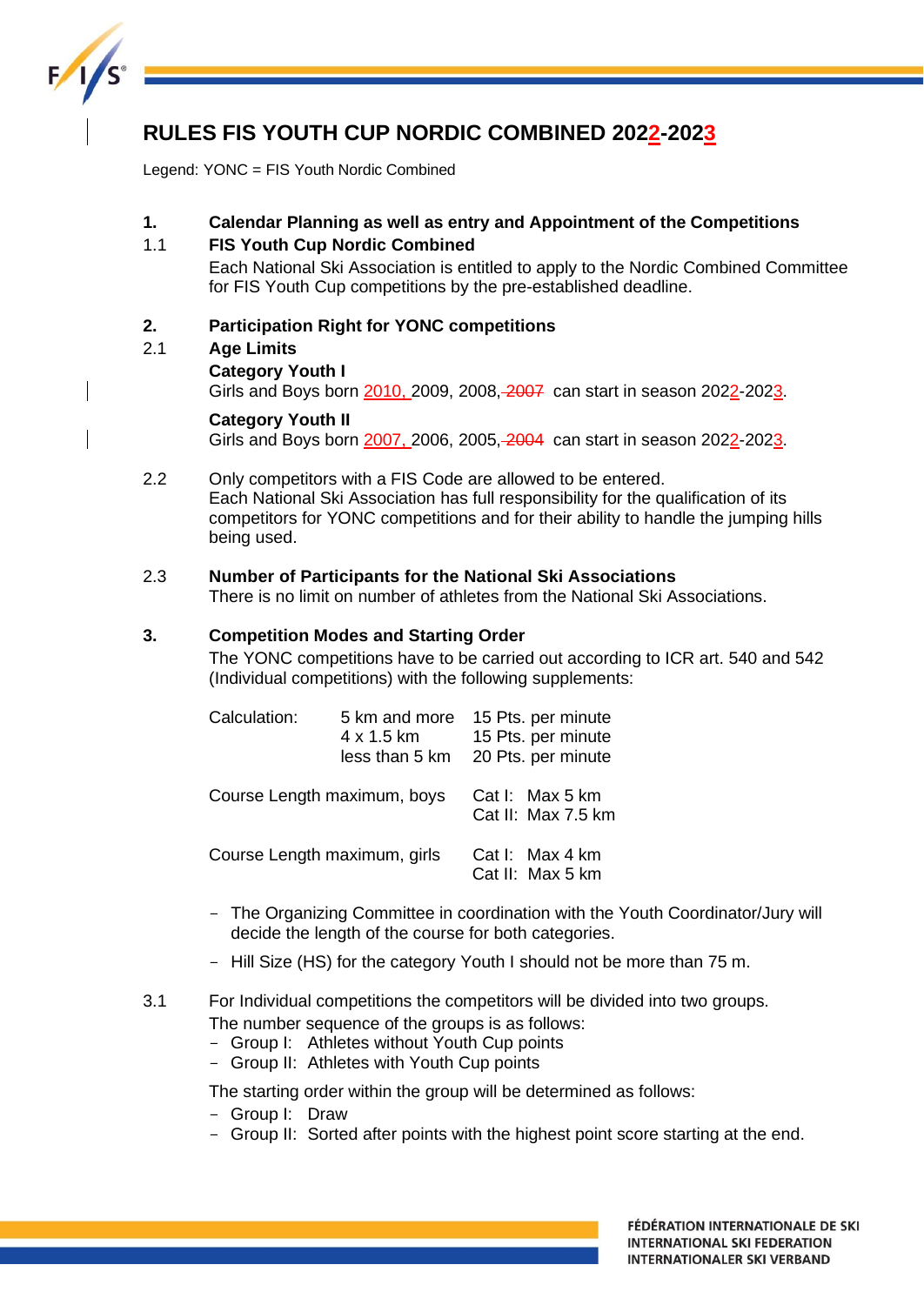#### **4. Points Distribution Youth Cup, summer and winter**

| 1 <sup>st</sup>  | $place = 100 points$ | 16 <sup>th</sup> |           | $place = 15 points$ |
|------------------|----------------------|------------------|-----------|---------------------|
| 2 <sub>nd</sub>  | $place = 80 points$  | 17 <sup>th</sup> |           | $place = 14 points$ |
| 3 <sup>rd</sup>  | $place = 60 points$  | 18 <sup>th</sup> |           | $place = 13 points$ |
| 4 <sup>th</sup>  | $place = 50 points$  | 19 <sup>th</sup> |           | $place = 12 points$ |
| 5 <sup>th</sup>  | $place = 45 points$  | 20 <sup>th</sup> |           | $place = 11 points$ |
| 6 <sup>th</sup>  | $place = 40 points$  | 21 <sup>st</sup> |           | $place = 10 points$ |
| 7 <sup>th</sup>  | $place = 36 points$  | 22 <sup>nd</sup> |           | $place = 9 points$  |
| 8 <sup>th</sup>  | $place = 32 points$  | 23 <sup>rd</sup> |           | $place = 8 points$  |
| 9 <sup>th</sup>  | $place = 29 points$  | 24 <sup>th</sup> |           | $place = 7 points$  |
| 10 <sup>th</sup> | $place = 26 points$  | 25 <sup>th</sup> |           | $place = 6 points$  |
| 11 <sup>th</sup> | $place = 24 points$  | 26 <sup>th</sup> |           | $place = 5 points$  |
| 12 <sup>th</sup> | $place = 22 points$  | 27 <sup>th</sup> | $place =$ | 4 points            |
| 13 <sup>th</sup> | $place = 20 points$  | 28 <sup>th</sup> |           | $place = 3 points$  |
| 14 <sup>th</sup> | $place = 18 points$  | 29 <sup>th</sup> |           | $place = 2 points$  |
| 15 <sup>th</sup> | $place = 16 points$  | 30 <sup>th</sup> | $place =$ | 1 point             |
|                  |                      |                  |           |                     |

#### **5. Exceptions for the Competition Equipment for Category Youth I** *Jumping Skis*

Ski length max. 140 % of the body height and no BMI rule. *Jumping Suits*

Number of parts is not limited; the design (cut) of the suit is not limited.

#### *Jumping Bindings*

Only standard bindings can be used. No modification to the binding is allowed. If rod bindings are used, there must be a straight rod and a straight clip. The binding must be fixed to the ski parallel.

## *Jumping boots*

Only standard boots can be used. No modification with asymmetric parts is allowed.

#### *Wedges ("Jets")*

Only straight and symmetric wedges can be used.

## **6. Payment of Expenses**

- 6.1 Every YONC competition organiser must take over the following costs for each participating National Ski Association according to the following key:
	- 3 athletes boys
	- 3 athletes girls

## 6.2 **Payment for Officials**

National rules for payment of officials apply.

# 6.3 **Accommodation**

Room and full pension in the competition resort for the duration of the event, beginning one night before the first official training resp. the following night after the last competition (exceptions have to be confirmed by the Youth Coordinator). The Organizing Committee must send out an invitation and information packet to each National Ski Association. Participating teams must enter their competitors prior to the published deadline. By doing so, the Organizing Committee secure the required number of booked reservation.

For booked room reservation not used, the organiser has the right to demand a cancellation fee from the resp. National Ski Association.